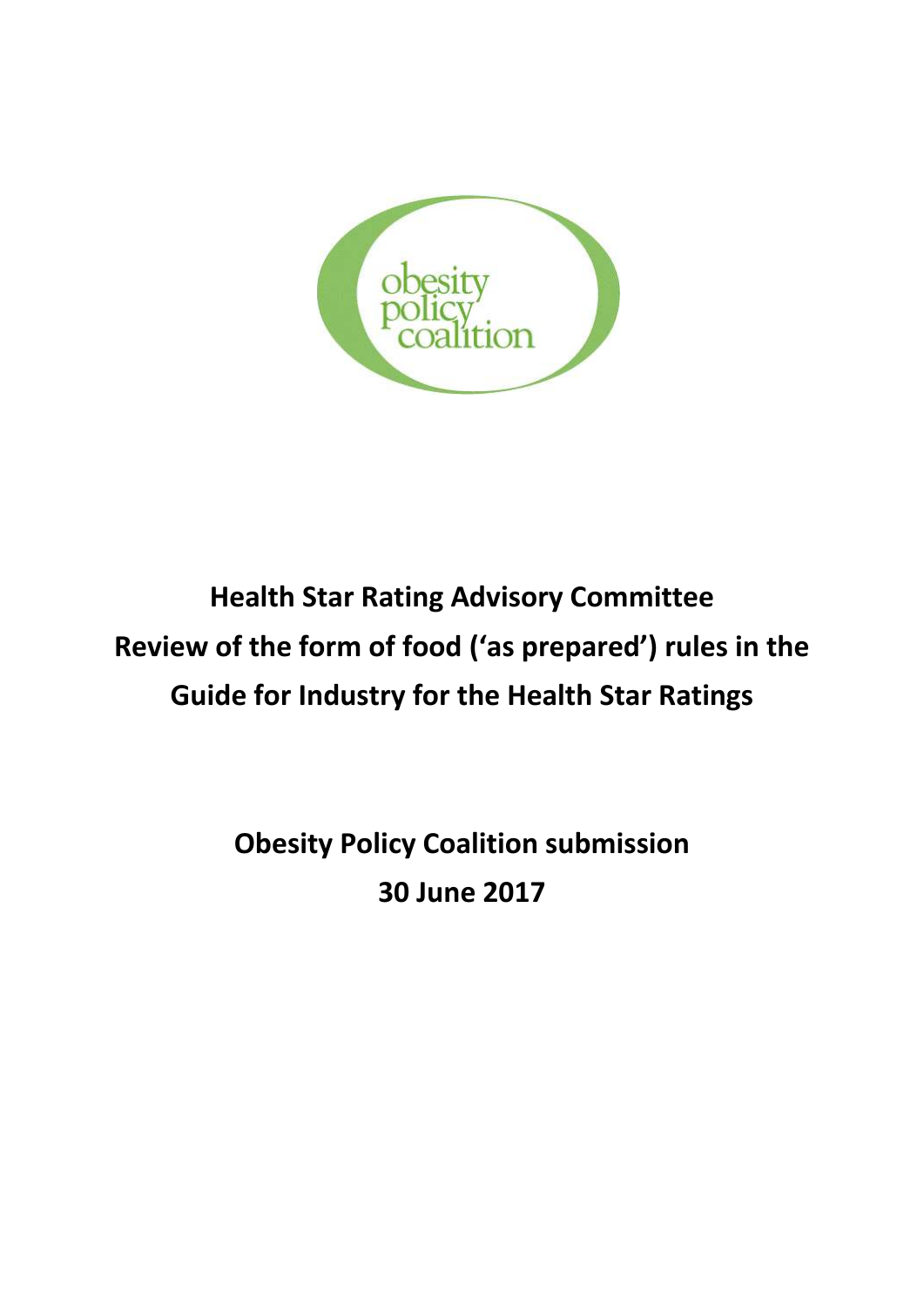### **Consultation Questions**

This discussion paper is the first stage of public submissions for the reappraisal of the 'as prepared' provision. It is primarily intended to provide a stimulus to stakeholders to support:

- the validation or rejection of the issues raised; and
- the identification of potential options for the 'as prepared' rules.

**1. Please identify your background/interest group.**

**2. The Health Star Rating system has been implemented in both Australia and**

**New Zealand. Please advise which country your submission is in relation to.**

**3. Does the current application of the 'as prepared' rules in the Guide for**

**Industry to the HSR Calculator pose any problems for consumers, industry,**

**or alignment with the Australian Dietary Guidelines and the New Zealand**

**Eating and Activity Guidelines?**

**4. Please provide your views on the options previously discussed by the**

**HSRAC.**

**5. Please provide other relevant information and insight, including other**

**potential options for the 'as prepared' rules**.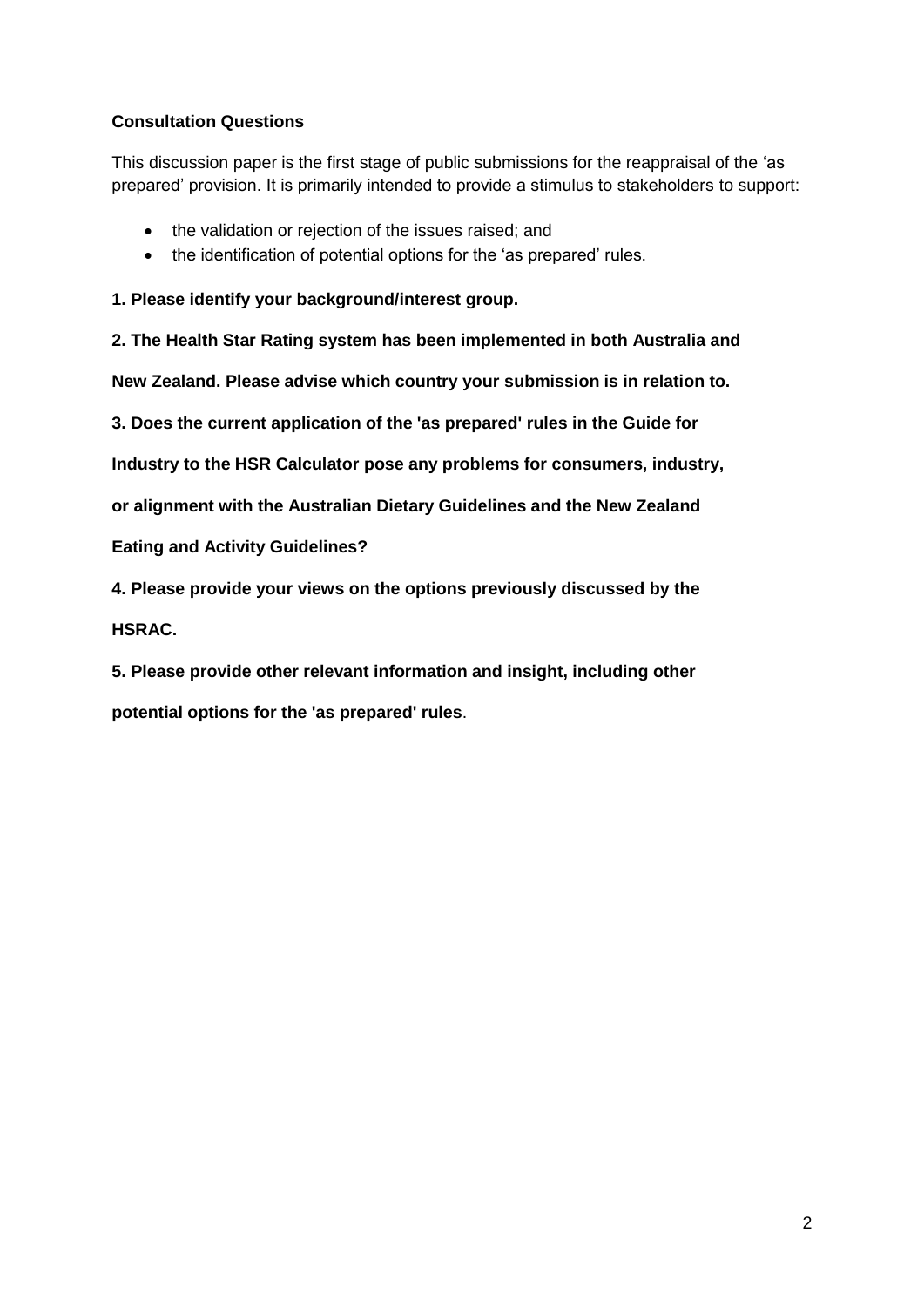On-line Submission answers

From the Obesity Policy Coalition to the Health Star Rating Advisory Committee on the reappraisal of the form of the food ('as prepared') rules in *The Guide for Industry to the HSR Calculator.*

 $30<sup>th</sup>$  June 2017

# **Q1. Please identify your background/interest group.**

Public Health

# **Q2. The Health Star Rating system has been implemented in both Australia and New Zealand. Please advise which country your submission is in relation to.**

Australia only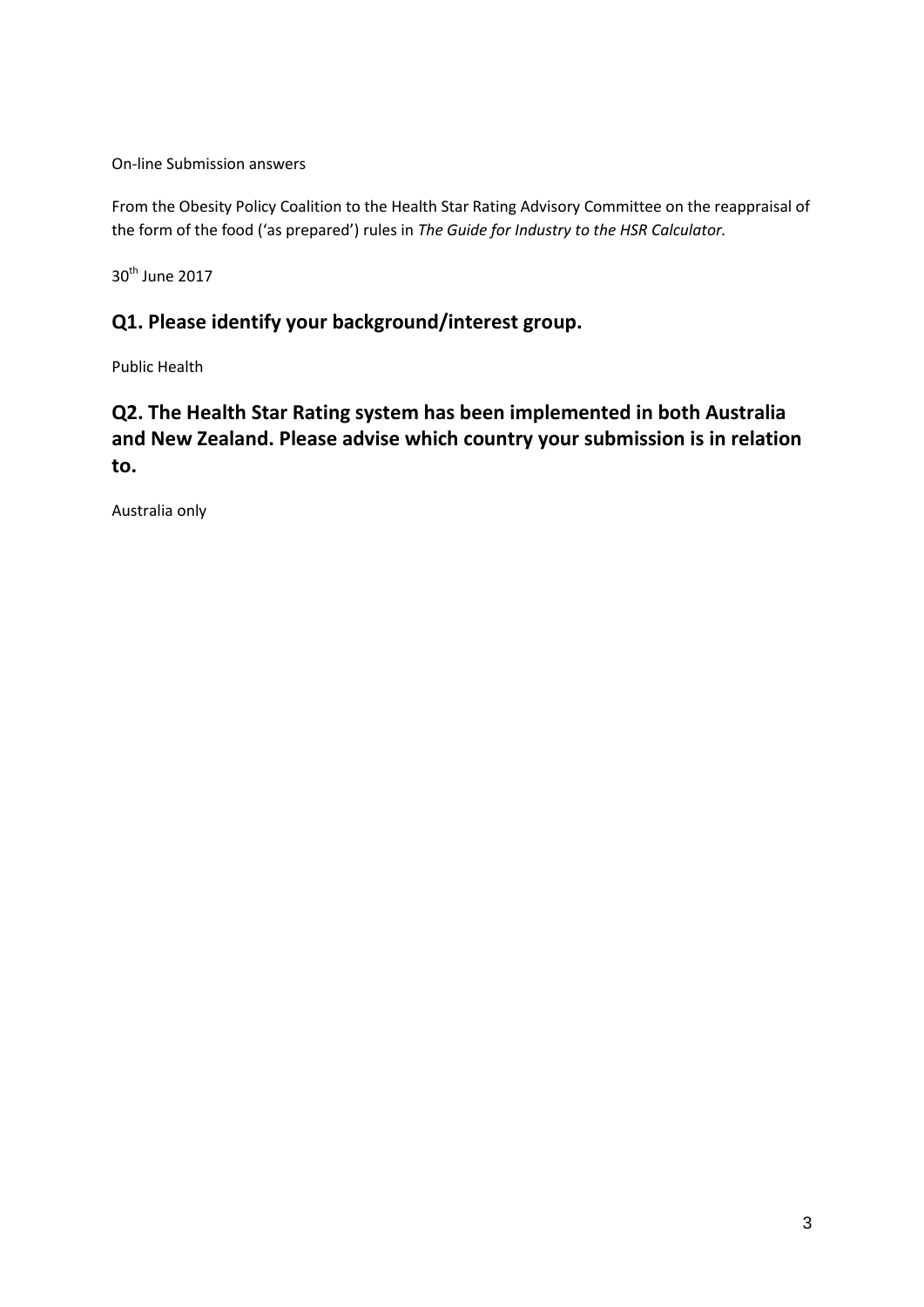# **3. Does the current application of the form of the food ('as prepared') rules in the Guide for Industry to the Health Star Rating (HSR) Calculator pose any problems for consumers, industry, or alignment with dietary guidelines?**

The Obesity Policy Coalition (OPC) has concerns with the current 'as prepared' rules, specifically the real risk that current guidance materials are producing outcomes that may be unfair or misleading and confusing for consumers. The operation of the 'as prepared' rules has attracted negative media attention, which threatens to discredit the Health Star Rating (HSR) system. If the HSR system is to achieve its primary public health objective, consumers must understand and trust the system.

We understand manufacturers displaying HSR 'as prepared' report they are following the Guide for Industry to the Health Star Rating Calculator (the Guide), but we query whether this document is producing the outcomes intended. The Guide in its present form allows food manufacturers to use the most favourable method of preparing the food from certain limited categories. Understandably, companies are using the optimal preparation of their products to derive the highest possible HSR.

#### **Consistency with the Australian Consumer Law**

The *Food Standards Australia New Zealand Act 1991* (Cth) provides that one of the key objectives for FSANZ in developing or varying food regulatory measures is 'the prevention of misleading or deceptive conduct'. This objective is reflected in the proposed High Order Policy Principles of Developing a FoPL scheme.

Food packaging in Australia must also comply with existing provisions of the Australian Consumer Law. Recent decisions of the Australian Competition and Consumer Commission (ACCC) highlight the important role of consumer protection laws in protecting public health. For example, in August 2015 Uncle Tobys were fined for labelling oat porridge a 'Natural Source of Protein\* Superfood', when relying on fine print that this was '\*when prepared with 1/2 or 1/3 cup of skim milk.'

In its reasoning, the ACCC noted at least some people prepare oats with water, and that oats themselves were not high in protein, contrary to the nutritional claim made. The fine print disclaimer was insufficient to correct or qualify the dominant impression created by the packaging. For this false or misleading representation, the manufacturer was penalised \$32,400.

Decisions such as these suggest a real risk that current HSR guidance materials could produce outcomes considered similarly misleading. 'As prepared' Milo displays a HSR of 4.5 prominently on the package, supplemented by fine print similar to that unsuccessfully relied upon by Uncle Tobys, in this case three teaspoons of Milo placed in a glass of skim milk. Just as oats are sometimes prepared with water, it is popularly understood (and supported by CHOICE research)<sup>1</sup> that Milo is consumed in a variety of ways, nearly all of which would derive a less favourable HSR outcome. Even the image presented next to HSR on pack suggests by virtue of the colour of the milk and piled crust a preparation would appear to require more than three teaspoons of product.

-

<sup>1</sup> CHOICE, Health Star Ratings and Added Sugar- A Consumer Perspective, August 2016. <https://www.choice.com.au/food-and-drink/nutrition/food-labelling/articles/health-star-ratings-report>

The report states that of the people surveyed only 13% said that they drink Milo with skim milk. In comparison 23% said that drank Milo with light milk, 55% said they drank Milo with full cream milk, 4% with water, while 2% said that have Milo with ice-cream.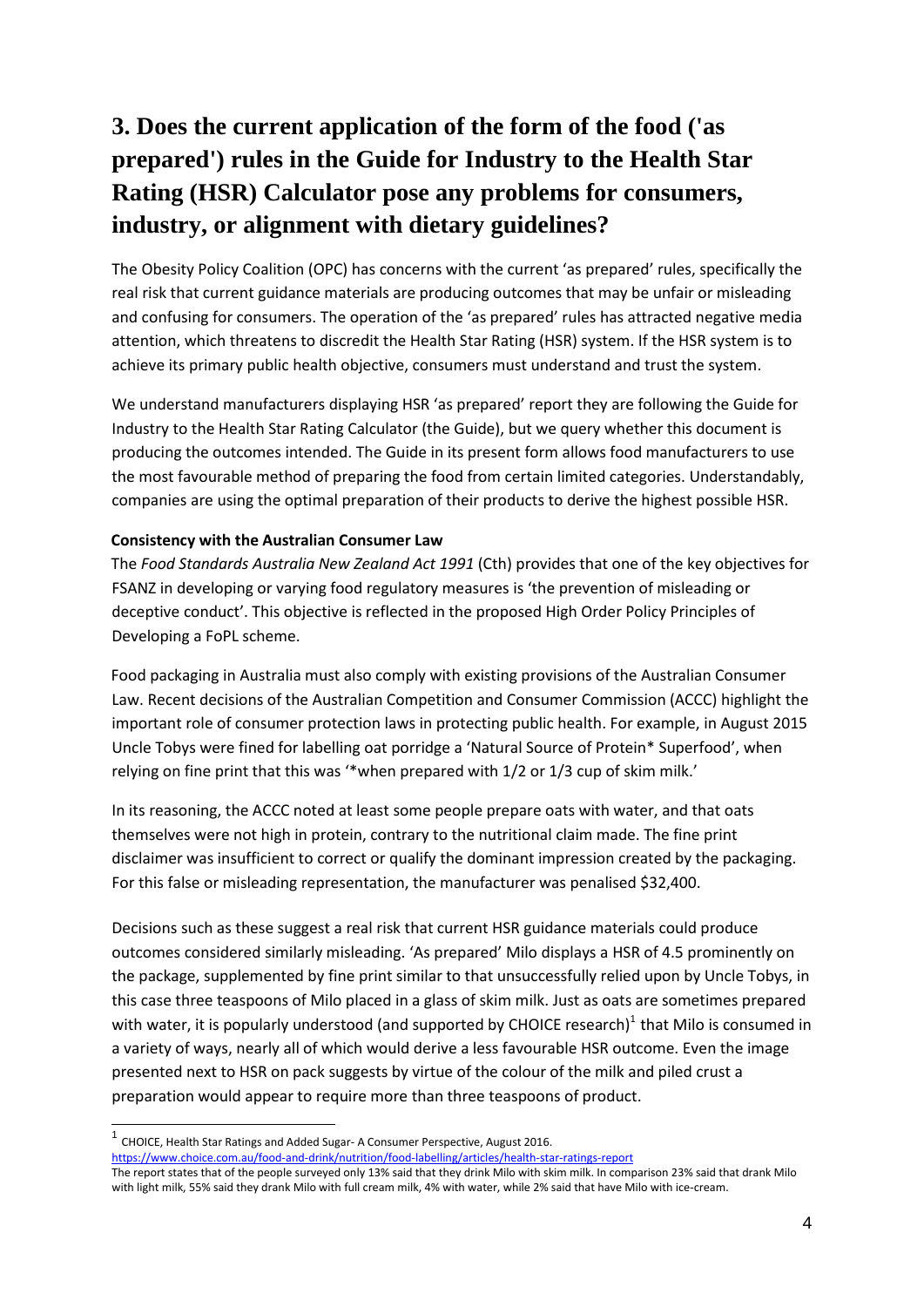This potential inconsistency between the Guidelines and existing Australian law creates an imperative for action that needs to be addressed in an expedited way.

#### **The effect of the option on consumer behaviour**

The OPC is concerned that the 'as prepared' rules in their current form are potentially misleading or confusing consumers.

The 'as prepared' rules are derived from existing provisions of the *Australia New Zealand Food Standards Code* (Standard 1.2.8, Clauses 11-13) pertaining to provision of the Nutrition Information Panel (NIP) on certain foods that are typically drained, reconstituted, or intended to be prepared or consumed with at least one other food.

On the back-of-pack, these provisions result in the parallel display of multiple nutrient profiles for consumer comparison: the food 'as sold' is presented in one column alongside that obtained when the food is prepared as described at the top of that column and directed elsewhere on the pack. While the 'as prepared' rules were intended to make nutrition information *more* meaningful to consumers in the NIP context, we are concerned attempts to translate these rules to HSR – which by design relies upon a single, simple graphic to provide at-a-glance information on a product's overall healthiness – are producing exactly the opposite effect and potentially misleading or confusing consumers.

A key objective of the HSR system, as set out in the Australian and New Zealand Ministerial Forum on Food regulation (FoFR) policy statement, is to guide consumer choice by being readily understandable across socio-economic and culturally and linguistically diverse and low literacy/numeracy groups. The application of HSR using the 'as prepared' rule, has the potential to mislead and confuse as to the overall healthiness of the product.

This may be reflected in the significantly fewer respondents (compared to the September 2015 survey) reporting that they view the Health Star Rating system as reliable or that it is easy to use.<sup>2</sup>

The potentially misleading HSR score on a product, as in the case of Milo powder, could lead a consumer to believe that a product is indeed healthier than it is in the form they consume and lead to higher consumption of less healthy foods. This outcome would not achieve another of the aims of the HSR system which is to increase awareness of foods that, within the overall context may contribute negatively or positively to the risk factors associated with chronic disease.

In addition when consumers see Milo which is high in sugar with a rating of 4.5 health stars, it causes them to lose confidence in the entire HSR system. This may be influencing the decline (compared to the September 2015 result) in the proportion of respondents who trust the HSR system, or see it as relevant to their family. $3$ 

#### **Consistency with the Australian Dietary Guidelines**

Guideline 3 of the Australian Dietary Guidelines (ADGs) recommends limiting intake of food high in saturated fats, added salt and added sugar, so called discretionary foods, and not from the five food groups, or core foods, that the ADGs recommend should constitute the bulk of a person's diet. The majority of foods to be considered by the reappraisal of the 'as prepared' rules, and therefore beneficiaries of the 'as prepared' rule, are discretionary foods. The result of this is that many of

 2 Heart Foundation, Progress report on the monitoring of the Health Star System, p4

 $3$  Ibid.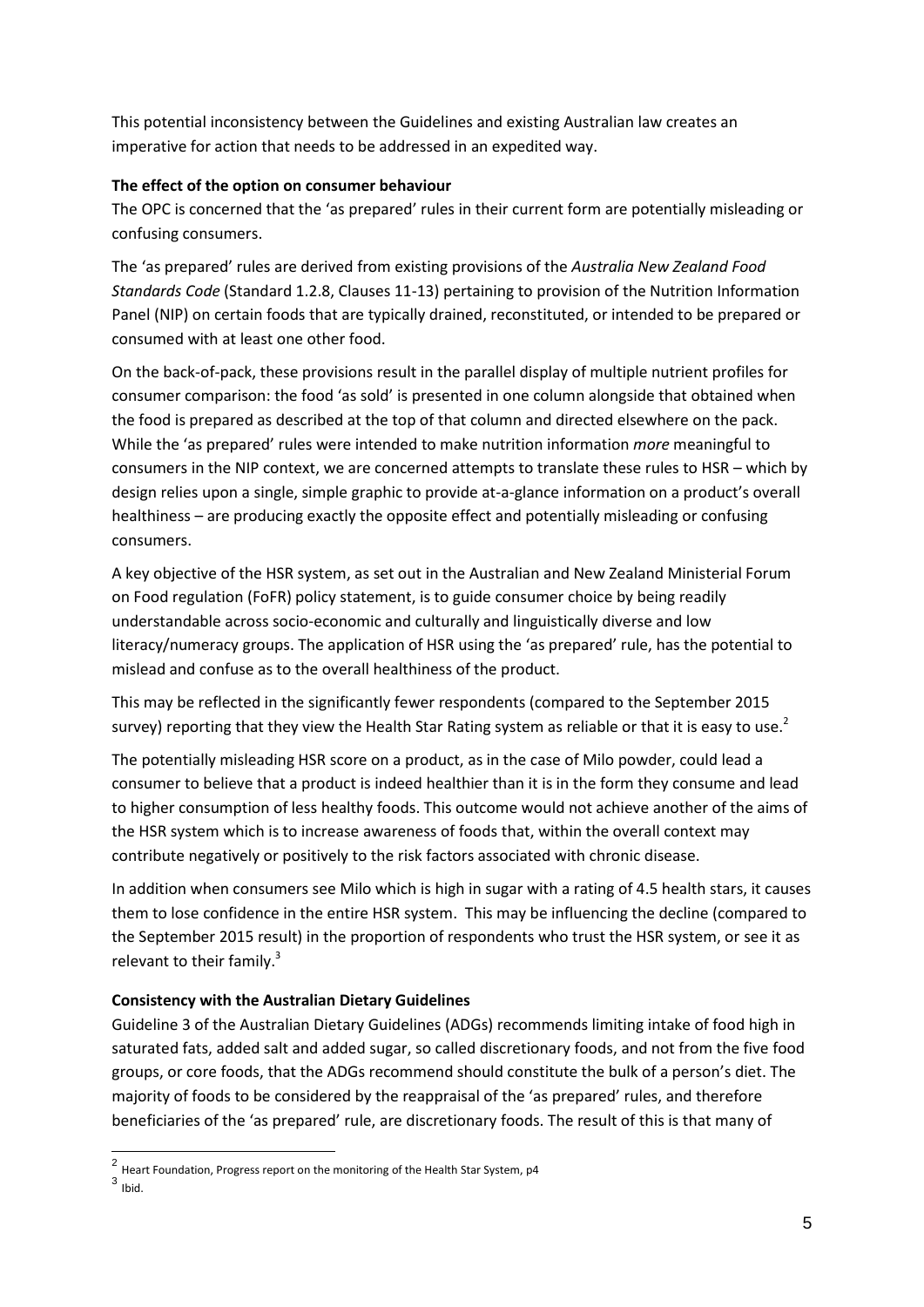these discretionary foods are receiving a higher rating, often as a result of the addition of a core food. For example Milo is a discretionary food that receives an increased HSR rating after the addition of a core food, milk. This has the effect of promoting the consumption of many of these foods high in saturated fat, added sugar or added salt, which is at odds with the ADGs which recommends that such foods should be limited.

#### **The impact of the option on the burden on industry and likely commitment to the HSRS**

The benefits of the 'as prepared' rules are not enjoyed equally by all manufacturers. The Guidelines state, for example, that breakfast cereals (which frequently display a variety of 'as prepared' values in the NIP) must display HSR *as sold.* Breadcrumbs are also specified as an example which can be consumed in a variety of ways and thereby guided to display HSR *as sold.* 

By contrast, a packet of Nestle's Maggi Best Ever Burger Mix (see Attachment A) whose primary ingredient is salt can elevate an 'as sold' HSR of 0.5 to one of 4.0 'as prepared' on the basis of valuable nutrients obtained from combining the nutrients from the other ingredients in a burger including vegetables, lean mince and wholegrain bread. At the same time, producers and manufacturers of these typically unpackaged, healthier core items are not able to enjoy the benefit of using HSR on their own products given they fall outside the scope of the system.

Those manufacturers of products that have been authorised to use the 'as prepared' rules to calculate the HSR have been provided with a tool to that provides maximum marketing benefit for their products. A manufacturer can calculate the HSR based on the most favourable form of consumption using ingredients which, in combination, contribute most to increasing the HSR.

Whether or not a food manufacturer is influenced by the 'as prepared' rules will depend on whether the food produced is in one of the categories that are authorised to follow the 'as prepared' guidelines.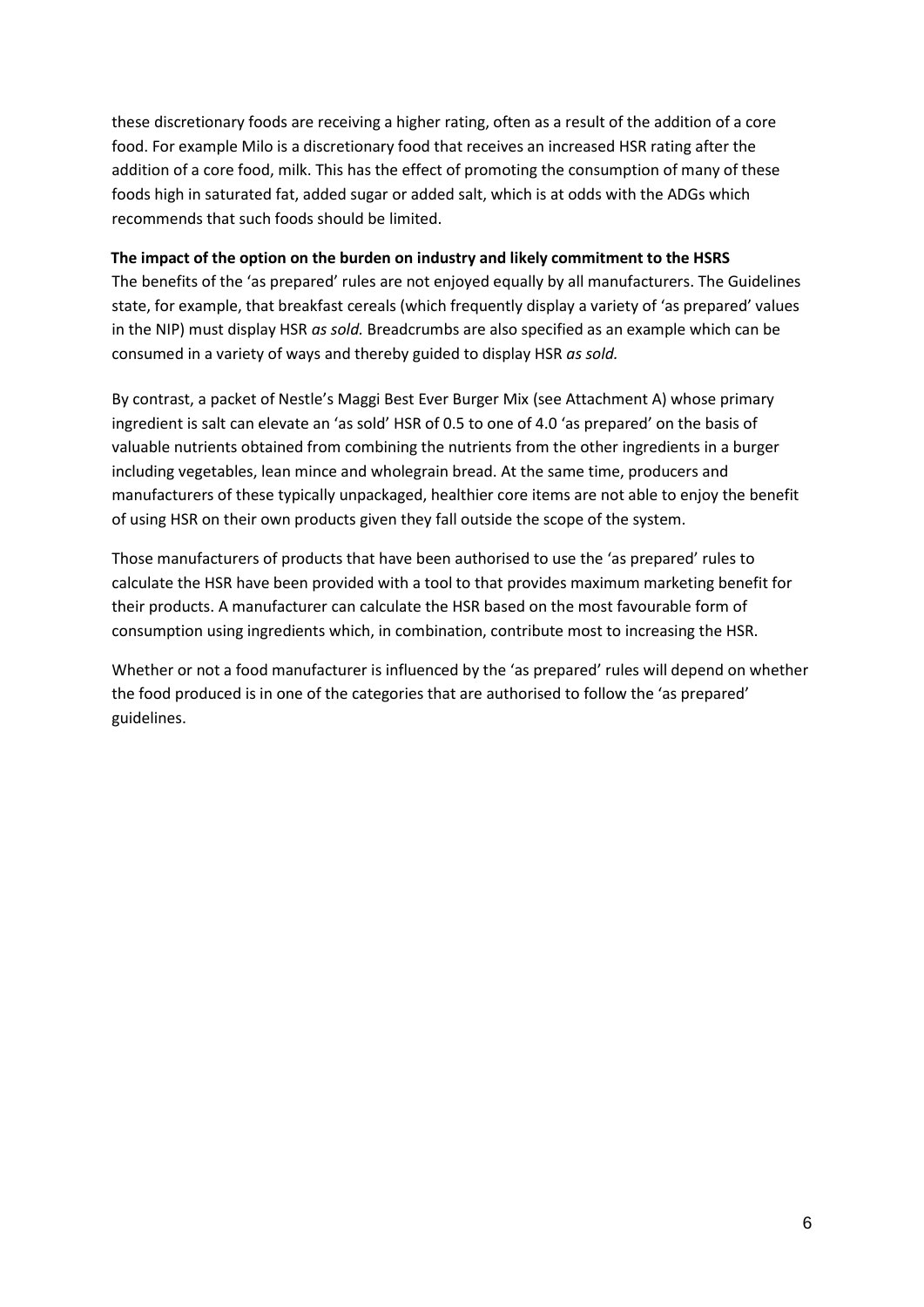#### **Attachment A: Maggi Best Ever Beef Burgers**



#### **Front of pack:**

HSR calculated as 4.0 on basis of 'as prepared' nutrient information/per 100g, based on the information in column 5 of the NIP.

A list on the left of the packet suggests adding fresh lean beef mince, wholemeal bun, baby spinach, tomato, onion and canned beetroot. This is similar but not identical to the serving suggestion pictured above the HSR logo, which also includes tomato sauce.

#### **Back of pack:**

The NIP is displayed according to Standard 1.2.8 of *Australia New Zealand Food Standards Code,*  with columns for 'as sold' and 'as prepared' on a per serving basis and per 100g.

As prepared information in columns 4 and 5 of the NIP appears with a  $\wedge$  symbol, with  $\wedge$  meaning 'when prepared according to recipe directions.'

A title 'Cook your meal' lists 500g lean beef mince, 4 wholemeal buns (no size specified), 3 cups of spinach, a medium tomato, a small red onion and 4 slices of canned beetroot to be added. Separate cooking instructions specify to top the burger with salt reduced tomato or BBQ sauce.

It is unclear which portion (or all) of these instructions constitute the 'recipe directions' for purposes of calculating the HSR. An additional pictorial example of the burger served displays the burger with half a plate filled with salad.

The ingredient list specifies the primary ingredient of the packaged item is salt. For comparison, a HSR calculated using the 'as sold' information (NIP column 2) would result in an outcome of 0.5.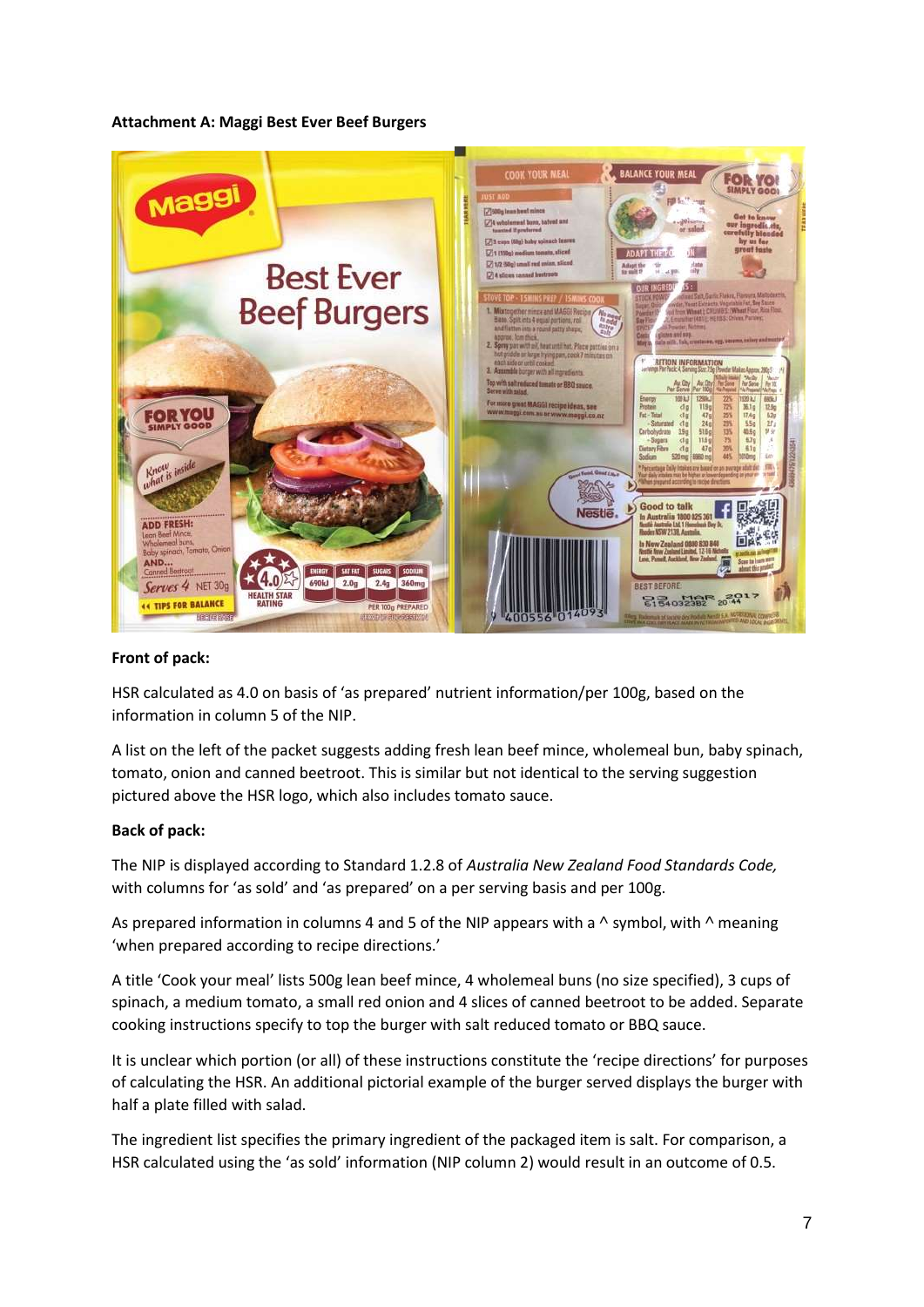# **4. Please provide your views on the options previously discussed by the HSR Advisory Committee (HSRAC).**

### *Option1- Status Quo*

Please see answer to question 3.

## *Option 2- Clarification of existing rules*

The OPC has concerns about the second option, clarification of the 'as prepared' rules, as it does not provide detail of the changes proposed. The option states that the presumption for HSR calculation is 'as sold' apart from specific exceptions. The option does not specify what products would qualify as exceptions or how they would be dealt with in detail. Most notably there is no guidance provided about how the HSR would be calculated where there are multiple methods of preparing the product. Presumably this would allow food manufacturers to use the most favourable method of preparing the food from certain limited categories as is the situation under the current rules. Accordingly there is no assurance that the rules would be an improvement on the status quo and the assumption is made for the purpose of this response that many effects would be replicated.

#### **The impact of the option on HSR values**

If one assumes that the rules would allow manufacturers to calculate the HSR on a method they have selected, where there are multiple methods of preparing a product, a manufacturer could adopt a more favourable recipe, for example milo as prepared with skim milk and a small quantity of milo, and the rules would have little impact on the current perceived flaws in the 'as prepared' rules.

#### **The effect of the option on consumer behaviour**

The OPC is concerned that the second option would be potentially misleading and confusing for consumers in the same way as the current 'as prepared' rules, as it would be open to food manufacturers to use the most favourable method of preparing the food from certain limited categories, where there are multiple methods of preparing the product. If these products are consumed in a different way than as directed on the pack, the potentially misleading HSR score on a product could lead a consumer to believe that a product is indeed healthier than it is in the form they consume. This could lead to higher consumption of unhealthy food in a person's daily diet. This outcome would not achieve the aim of the HSR system to increase awareness of foods that, within the overall context may contribute negatively or positively to the risk factors associated with chronic disease.

In addition this option could lead to a negative perception of the entire HSR system as it would seem to allow products that one would otherwise perceive to be of low nutritional value achieve a higher rating through the addition of more nutritious ingredients.

One version of clarifying of this option that is under discussion is the modification of the existing rules, as described in this option, with the addition of dual HSR labelling. This arrangement would apply where a product may be prepared according to instructions on the packaging, and there would be a HSR for both the 'as sold' and 'as prepared' forms of the product. This would create significant confusion for the consumer, particularly for consumers with low literacy or from a linguistically diverse background. We note that this modification would not fulfil one of the main objectives of the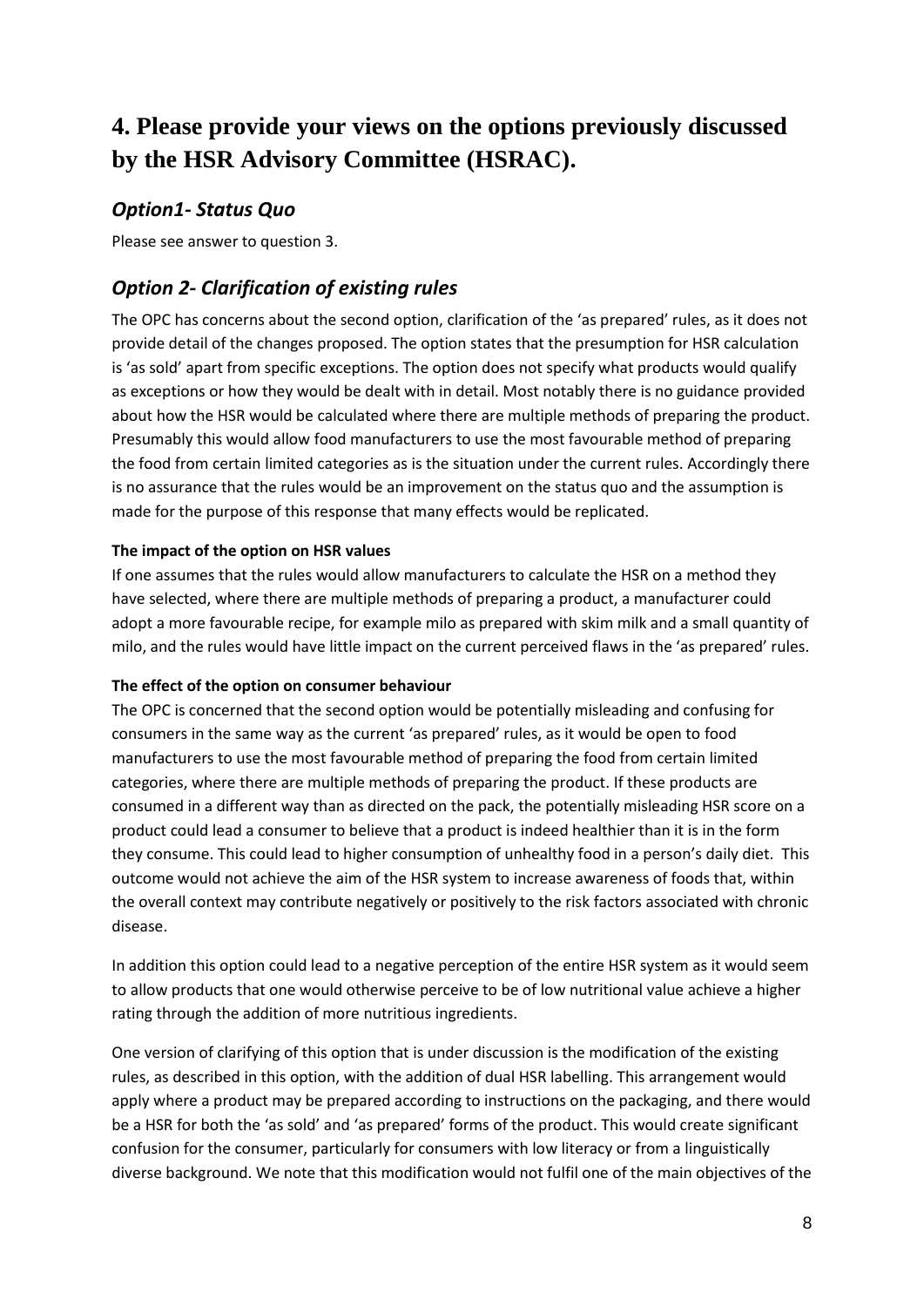HSR system which is to provide a scheme that is readily understandable and meaningful across socio-economic groups and culturally and linguistically diverse groups and low literacy/low numeracy groups. Given that research has confirmed that consumers prefer HSR when compared to other labelling options because of the system's perceived simplicity<sup>4</sup> this modification would not be regarded favourably by consumers and meet the objectives of the system.

#### **Consistency with the Australian Dietary Guidelines**

It is difficult to determine the impact on the ADGs with certainty without more information about the operation of the option, however if we assume that similar in effect as the status quo, the same concerns apply.

#### **The impact of the option on the burden on industry and likely commitment to the HSRS**

It is difficult to determine the impact on industry without more information about the operation of the option, however if we assume that similar in effect as the status quo so the same concerns apply.

### *Option 3- Product as sold or rehydrated with water*

Under this option products would have their HSR calculated on an 'as sold' form apart from products that must be reconstituted with water, which would have their HSR calculated on the basis of product hydrated with water as directed on the packaging. The OPC believes that this option should also include that where products are required to be drained before consumption their HSR should be calculated on that basis. This option also makes a provision for exemptions for specified categories. The OPC supports this option without any exemptions for specified categories.

#### **The impact of the option on HSR values**

The HSR would be calculated only on the basis of what is contained in the package being sold, apart from those foods that are required to be drained or rehydrated with water. Under this option, HSR for foods such as canned soups, dehydrated pasta and rice products, gravy, sauce mixes, mashed potato mix, cordial and powdered soups would be calculated on the basis of their hydrated form with water as shown in the NIP. Apart from these instances, there would be no exception to the standard process of calculating the HSR on the basis of 100 grams or 100 millilitres of a product where a product must be prepared prior to consumption. This would allow like products to be compared with like products when shopping. That is concentrated products, such as cake mixes or hamburger mixes, could be compared with other concentrates and similar ready to consume products could be compared with ready to consume products, which are most likely to be on the shelf next to each other. This removes any ambiguity or unfairness from the comparisons. It would allow the consumer to see which product is the healthier product among its similar competitors and also to see the HSR evaluation of a product without the addition of other, healthy whole foods. This option would best satisfy the initial aim of the HSR system of 'enabling direct comparison between individual foods that contribute to the risk factors of diet related chronic disease'.

This option of calculating the HSR on the basis of the product 'as sold', apart from products which must be drained or reconstituted with water, uses the information that must be displayed on the Nutritional Information Panel (NIP) as required by the Australian and New Zealand Food Standards

 4 Pettigrew S, Talati Z, Miller C, Dixon H, Kelly, B and Ball, K , The Types and aspects of front of pack labelling schemes preferred by adults and children, *Appetite,* 109 (2017) 115-123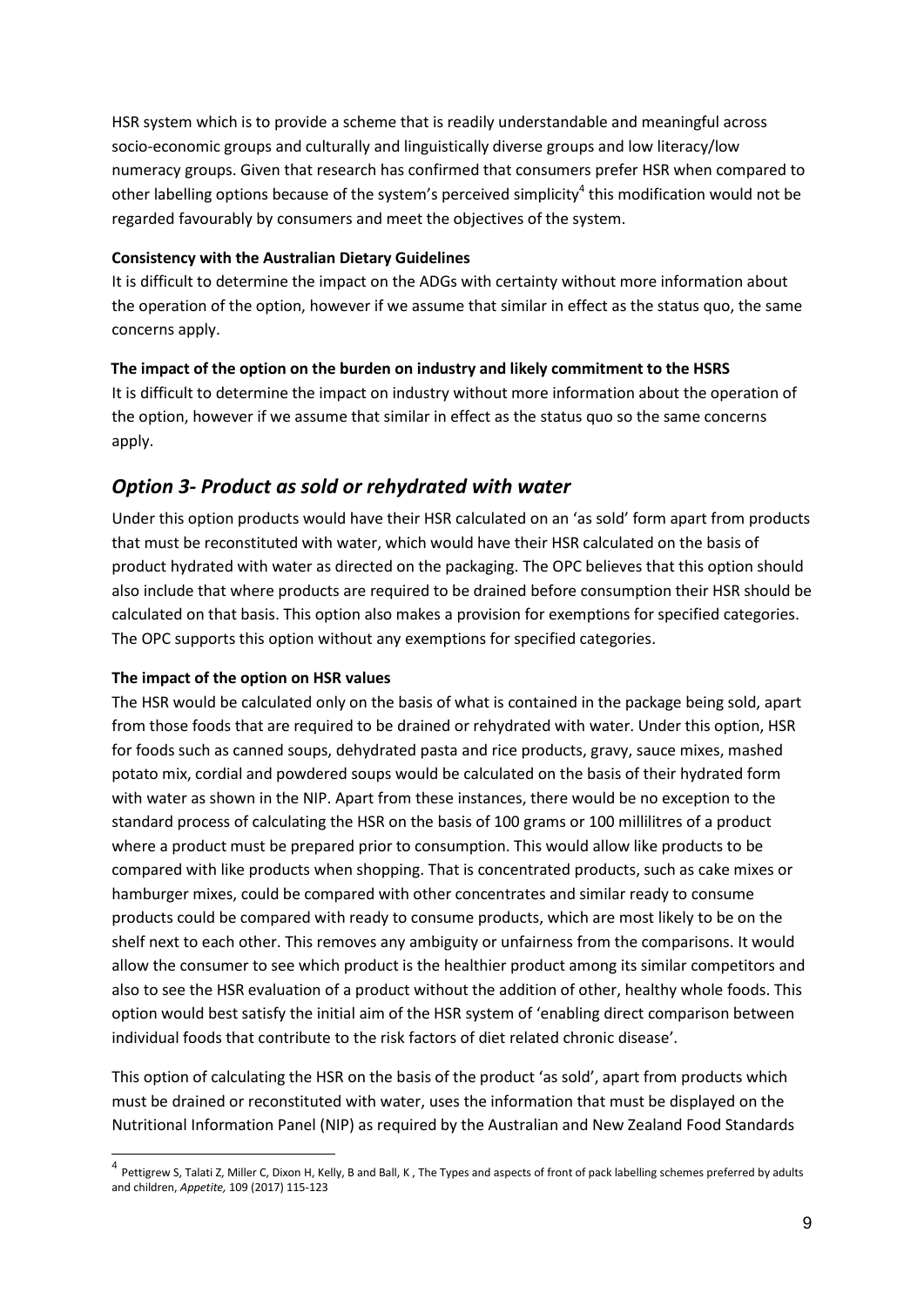Code.<sup>5</sup> It is noted that the Guide directs that the calculation of the HSR should be based on the form of food for which the NIP information has been displayed.<sup>6</sup>

The calculation of HSR according to this option, where products may be reconstituted with water, still has the potential to be misleading as the amount of water stated on pack to be added to a product may vary, with the result that there would continue to be various methods of preparing the product. Under this option, the actual amount of water to be added to the product, as directed by the manufacturer, would not be stipulated. As a result it is possible that manufacturers could include more water in the preparation instructions and thereby attract a higher HSR. It is anticipated that the effect on the final HSR would not be significant enough to warrant the removal of this exception.

#### **The effect of the option on consumer behaviour**

The end result for the consumer would be clarity, the HSR would be calculated on what they see before them in the packaged product. The consumer would be able to interrogate the relative healthiness of the products compared to other similar foods. This option does not require any interpretation and would accordingly satisfy the HSR objective of being readily understandable across socio-economic and culturally and linguistically diverse and low literacy/numeracy groups.

The OPC believes that this would lead to consumer satisfaction as it would seem that consumers agree that the HSR should be calculated on the basis of the product 'as sold'. A Choice survey conducted in 2016 found that 49% of respondents said that the HSR should be calculated on 100 grams or millilitres of the product alone (compared to 36% who said HSR should be calculated 'as prepared').<sup>7</sup> Research has shown that consumer preference is for a front of pack labelling system that is consistent across all food packages $^8$  which would be achieved if the HSR for all foods is calculated on the basis of the product 'as sold'. The introduction of this option should lead to increased consumer confidence in the system and increased use of the HSR system by consumers when they are choosing which products to purchase.

#### **Consistency with the Australian Dietary Guidelines**

The ADGs suggest that the bulk of a person's intake of foods should be from the five core food groups and that if chosen, discretionary choices should be eaten only sometimes and in small amounts. Discretionary choices are so described because they are not an essential or necessary part of healthy dietary patterns.<sup>9</sup> Discretionary choices are often high in kilojoules, saturated fat, added sugars and/or salt or alcohol. The Australian Guide to Healthy Eating states that most Australians consume too many discretionary choices instead of choosing foods from the Five Food Groups.<sup>10</sup>

The rating of products on the basis of how they are sold is an accurate reflection of healthiness of the product and will enable consumers to determine more accurately whether they should consume less of the product in line with the ADGs because a product is high in salt, sugar or saturated fat.

-

<sup>5</sup> Australian and New Zealand Food Standards Code, Standards 1.2.8, Clauses 11- 13

 $^6$  Guide for industry to the Health Star Rating Calculator, version 5, June 2016, p7.

 $^7$  CHOICE, Health Star Ratings and Added Sugar-A Consumer Perspective, August 2016, p11.

<https://www.choice.com.au/food-and-drink/nutrition/food-labelling/articles/health-star-ratings-report> 8

Kelly B et al, Consumer testing of the acceptability and effectiveness of front-of-pack labelling systems for the Australian grocery market, *Health Promotions International, 2009 Vol 24 No 2 p126*

<sup>9</sup> Eat for Health, Australian Dietary Guidelines Summary, 2013, p 27

 $10$  ibid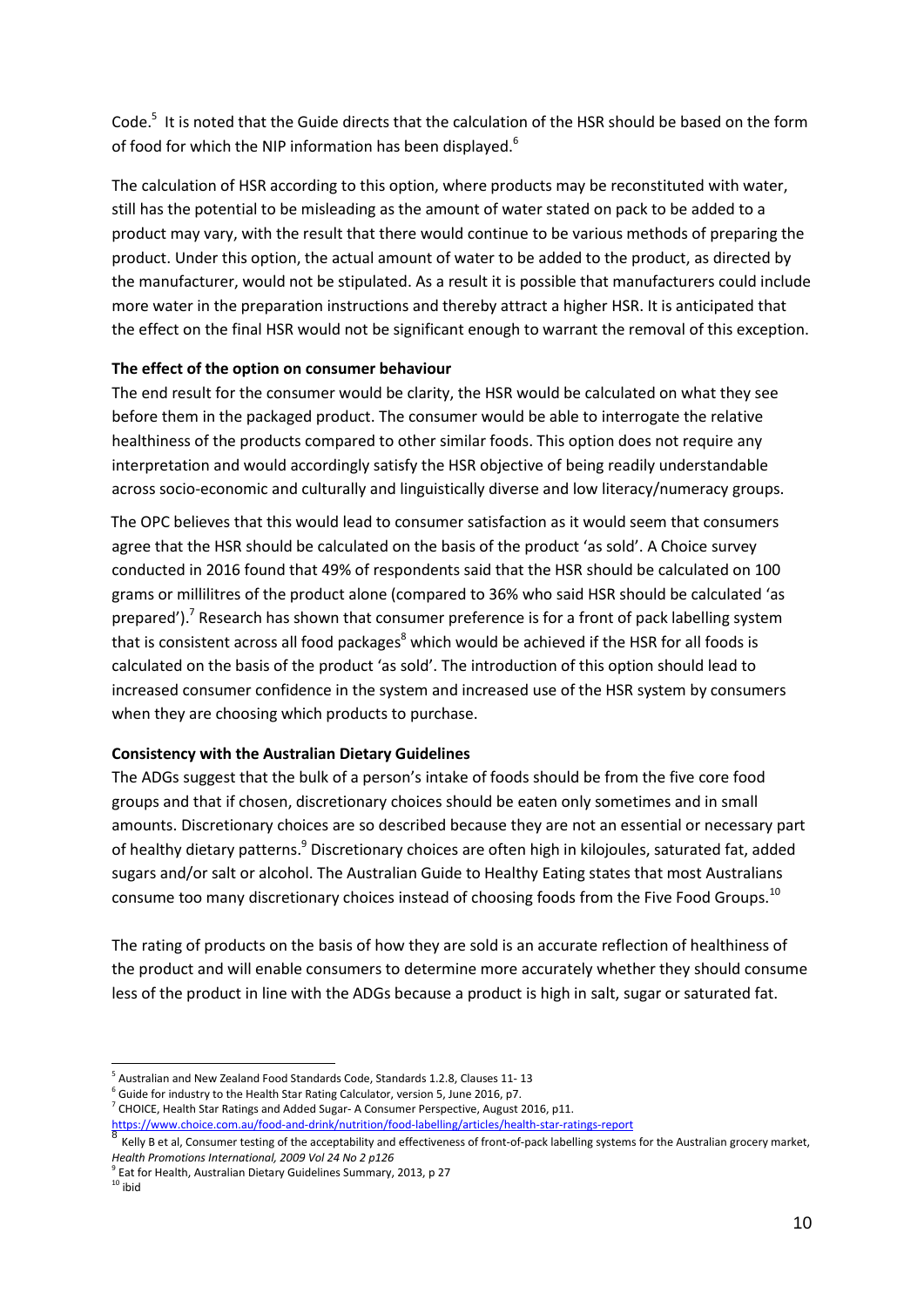Additionally this option removes the opportunity for a product high in salt, sugar or saturated fat to earn a higher HSR through the theoretical possible presence of one or more core ingredients at the time of eating. Therefore a HSR calculated 'as sold' would better differentiate between core foods and discretionary choices.

#### **The impact of the option on the burden on industry and likely commitment to the HSRS**

This option would provide equity amongst a range of products. As discussed earlier the benefits of the 'as prepared' rules are not enjoyed equally by all manufacturers in other categories. The Guidelines state, for example, that breakfast cereals (which frequently display a variety of 'as prepared' values in the NIP) must display HSR 'as sold'*.* It is foreseeable that some food manufacturers would prefer this 'as sold' option.

This option might not be favoured by some food manufacturers as a significant number of products would no longer be authorised to calculate their HSR based on the 'as prepared' rules and accordingly one would imagine that a number of manufactures would not utilise the HSR on their products. Whilst uptake by industry is important, utility to consumers should not be sacrificed to encourage eligible manufacturers on whom the maximum marketing benefit of the current 'as prepared' rules are conferred.

#### **Recommendation**

The OPC recommends that the current 'as prepared' rules be replaced by a modified version of option 3. Under this option HSRs would be calculated on the basis of products 'as sold', apart from products that are required to be drained or reconstituted with water prior to consumption. The OPC does not support any other exceptions to the 'as sold' presumption.